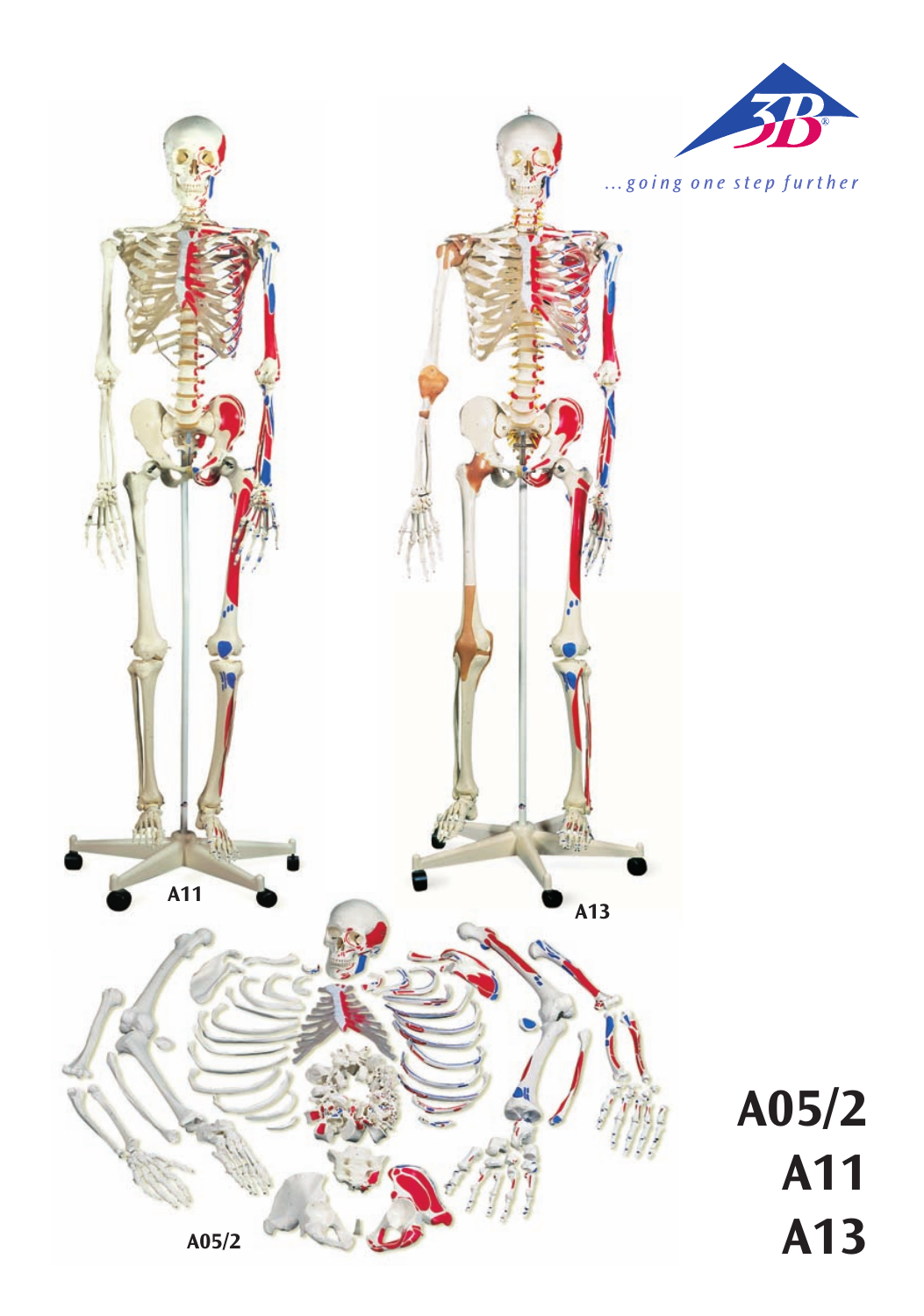### *Latin English*

### **OSSA / BONES / KNOCHEN / HUESOS / OSSOS / OS / OSSA**

### **Cranium /Skull / Schädel / Cráneo / Crânio / Crâne / Cranio**

- 1 Diploe
- 2 Clivus
- 3 Fossa temporalis
- 4 Arcus zygomaticus
- 5 Fossa infratemporalis
- 6 Fossa pterygopalatina
- 7 Foramen jugulare
- 8 Foramen Iacerum
- 9 Foramen palatinum majus
- 10 Fossa incisiva
- 11 Canalis incisivi
- 12 Septum nasi osseum
- 13 Apertura piriformis
- 14 Concha nasalis media
- 15 Foramen ethmoidale anterius
- 16 Foramen ethmoidale posterius<br>17 Fossa sacci Jacrimalis
- 17 Fossa sacci Iacrimalis
- 18 Fissura orbitalis superior
- 19 Fissura orbitalis inferior
- 20 Os occipitale
- 21 Foramen magnum
- 22 Sulcus sinus petrosi inferioris
- 23 Tuberculum pharyngeum<br>24 Squama occinitalis
- Squama occipitalis
- 25 Condylus occipitalis
- 26 Canalis condylaris
- 27 Canalis nervi hypoglossi
- 28 Incisura jugularis
- 29 Protuberantia occipitalis externa
- 30 Linea nuchalis suprema<br>31 Linea nuchalis superior
- 31 Linea nuchalis superior
- 32 Linea nuchalis inferior
- 33 Protuberantia occipitalis interna
- 35 Sulcus sinus transversi
- 36 Sulcus sinus sigmoidei
- $37$  Os sphenoidale
- 38 Sella turcica<br>39 Tuberculum
- 39 Tuberculum sellae
- 40 Fossa hypophysialis
- 41 Dorsum sellae
- 42 Processus clinoideus posterior
- 43 Sulcus caroticus
- 44 Ala minor ossis sphenoidalis
- 45 Canalis opticus
- 46 AIa major ossis sphenoidalis
- 47 Crista infratemporalis
- 48 Foramen rotundum
- **A05/2, A11, A13:**
	- 1 Diploe<br>2 Clivus 2 Clivus
	- 3 Temporal fossa
	-
	- 4 Zygomatic arch<br>5 Infratemporal fo 5 Infratemporal fossa
	- 6 Pterygopalatine fossa
	- 7 Jugular foramen
	- 8 Foramen lacerum<br>9 Greater palatine fo
	- Greater palatine foramen
- 10 Incisive fossa
- 11 Incisive canals
- 12 Bony nasal septum
- 13 Piriform aperture
- 14 Middle nasal concha
- 15 Anterior ethmoidal foramen
- 16 Posterior ethmoidal foramen<br>17 Fossa for lacrimal sac
- 17 Fossa for lacrimal sac
- ® 18 Superior orbital fissure
- 19 Inferior orbital fissure
- 20 Occipital bone
- 21 Foramen magnum
- 22 Groove for inferior petrosal sinus
- 23 Pharyngeal tubercle<br>24 Squamous part of oc
- Squamous part of occipital bone
- 25 Occipital condyle
- 26 Condylar canal
- 27 Hypoglossal canal
- 28 Jugular notch
- 29 External occipital protuberance<br>30 Highest nuchal line
- 30 Highest nuchal line<br>31 Superior nuchal line
- Superior nuchal line
- 32 Inferior nuchal line
- 33 Internal occipital protuberance
- 35 Groove of transverse sinus
- 36 Groove of sigmoid sinus
- 37 Sphenoid<br>38 Sella turci
- 38 Sella turcica<br>39 Tuberculum
- Tuberculum sellae
- 40 Hypophysial fossa
- 41 Dorsum sellae
- 42 Posterior clinoid process
- 43 Carotid sulcus
- 44 Lesser wing of sphenoid<br>45 Ontic canal
- Optic canal
- 46 Greater wing of sphenoid
- 47 Infratemporal crest
- 48 Foramen rotundum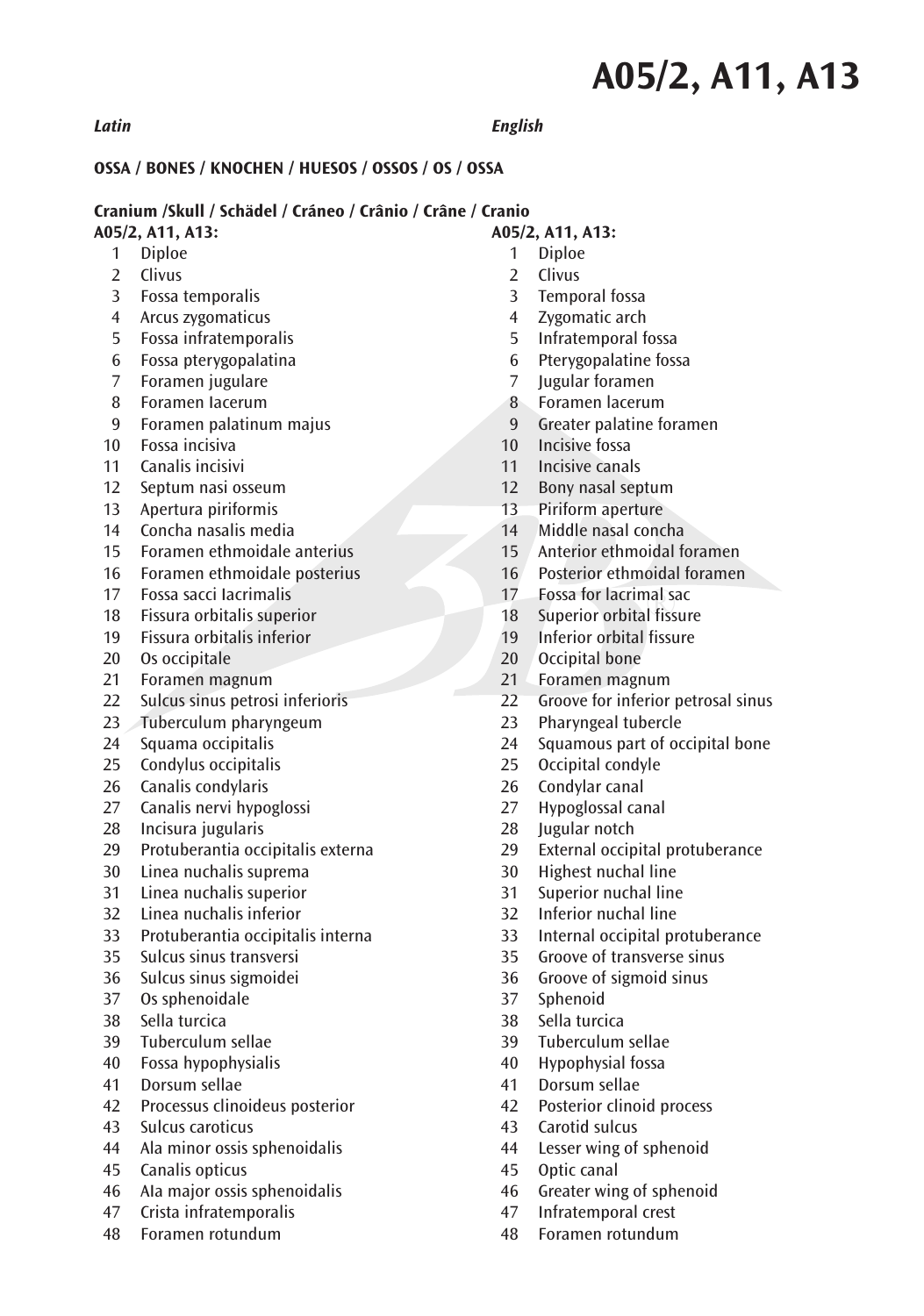- 49 Foramen ovale
- 50 Foramen spinosum
- 51 Sulcus tubae auditivae
- 52 Processus pterygoideus
- 53 Lamina lateralis processi pterygoideus ossis sphenoidalis
- 54 Lamina medialis processi pterygoideus ossis sphenoidalis
- 55 Hamulus pterygoideus
- 56 Fossa pterygoidea
- 57 Canalis pterygoideus
- 58 Os temporale
- 59 Margo superior partis petrosae ossis temporalis
- 60 Processus mastoideus
- 61 lncisura mastoidea
- 62 Foramen mastoideum
- 63 Canalis caroticus
- 64 Canalis musculotubarius
- 65 Tegmen tympani
- 66 Eminentia arcuata
- 67 Hiatus canalis nervi petrosi majoris
- 68 Sulcus nervi petrosi majoris
- 69 Impressio trigeminalis
- 70 Sulcus sinus petrosi superioris
- 71 Porus acusticus internus
- 72 Processus styloideus
- 73 Foramen stylomastoideum
- 74 Meatus acusticus externus
- 75 Processus zygomaticus
- 76 Fossa mandibularis
- 77 Tuberculum articulare ossis temporalis
- 78 Os parietale
- 79 Sutura coronalis
- 80 Linea temporalis inferior
- 81 Sulcus sinus sagittalis superioris
- 83 Os frontale
- 84 GlabeIIa
- 85 Spina nasalis posterior
- 86 Processus frontalis
- 87 Crista frontalis
- 88 Foramen caecum
- 89 Sinus frontalis
- 90 Os ethmoidale
- 91 Lamina cribrosa ossis ethmoidalis
- 92 Crista galli
- 93 Concha nasalis inferior
- 94 Os lacrimale
- 95 Os nasale
- 96 Vomer
- 97 Maxilla
- 98 Foramen infraorbitale
- 99 Fossa canina
- 49 Foramen ovale
- 50 Foramen spinosum
- 51 Sulcus of auditory tube
- 52 Pterygoid process
- 53 Lateral plate of pterygoid process
- 54 Medial plate of pterygoid process
- 55 Pterygoid hamulus
- 56 Pterygoid fossa
- 57 Pterygoid canal
- 58 Temporal bone
- 59 Superior border of petrosus part
- 60 Mastoid process
- 61 Mastoid notch
- 62 Mastoid foramen
- 63 Carotid canal
- 64 Musculotubal canal
- 65 Tegmen tympani
- 66 Arcuate eminence
- 67 Hiatus for greater petrosal nerve<br>68 Groove for greater petrosal nerve
- Groove for greater petrosal nerve
- ® 69 Trigeminal impression
- 70 Groove for superior petrosal nerve
- 71 Internal acoustic opening
- 72 Styloid process
- 73 Stylomastoid foramen<br>74 External acoustic open
- 74 External acoustic opening<br>75 Zygomatic process
- Zygomatic process
- 76 Mandibular fossa
- 77 Articular tubercle of temporal bone
- 78 Parietal bone
- 79 Coronal suture
- 80 Inferior temporal line
- 81 Groove for superior sagittal sinus<br>83 Frontal bone
- **Frontal bone**
- 84 Glabella
- 85 Posterior nasal spine
- 86 Fontal process
- 87 Frontal crest
- 88 Foramen caecum<br>89 Frontal sinus
- 89 Frontal sinus<br>90 Ethmoid
- **Ethmoid**
- 91 Cribriform plate of ethmoid
- 92 Crista galli
- 93 Inferior nasal concha
- 94 Lacrimal bone
- 95 Nasal bone
- 96 Vomer
- 97 Maxilla
- 98 Infra-orbital foramen 99 Canine fossa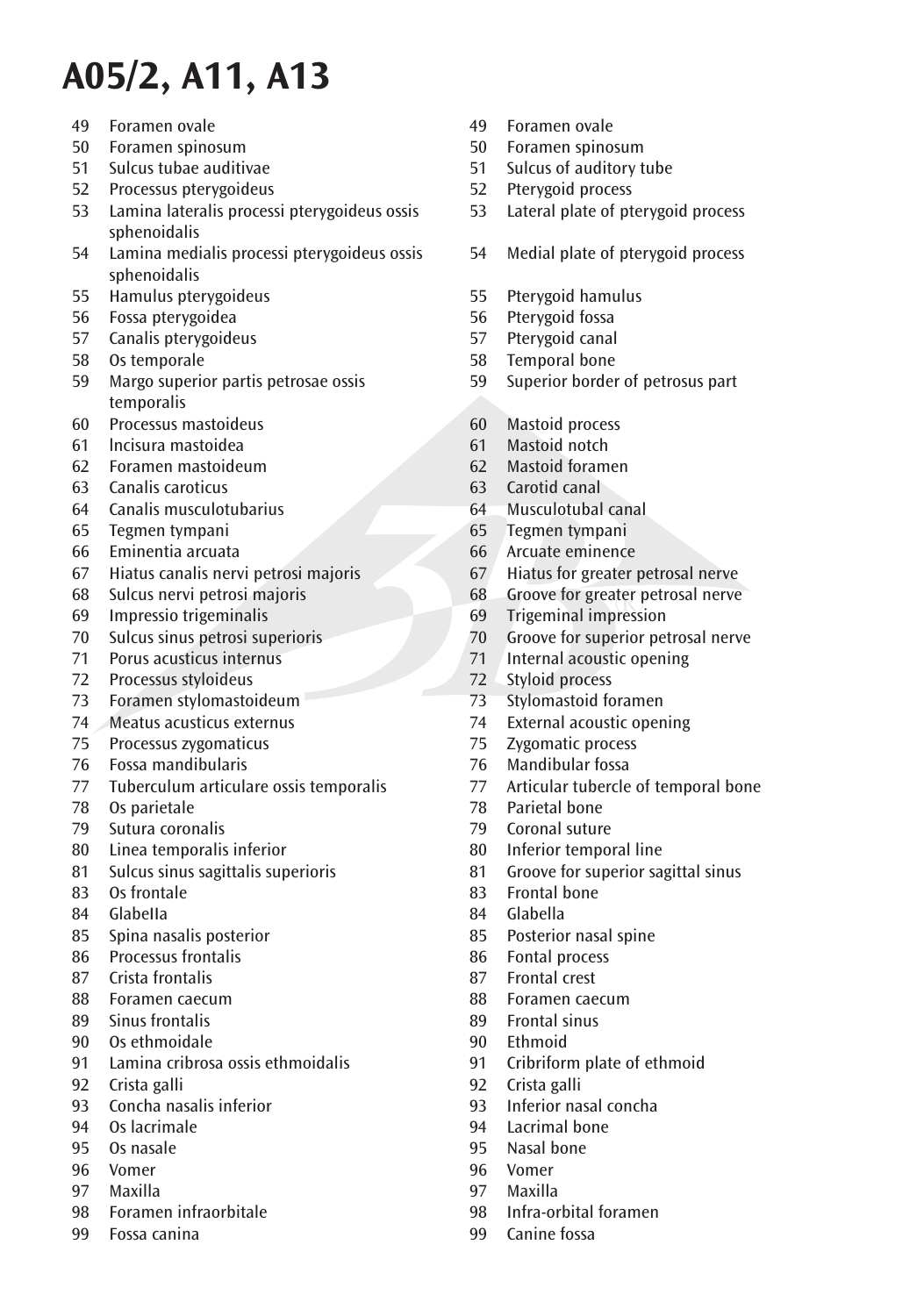100 lncisura nasalis 101 Spina nasalis anterior 102 Tuber maxillae<br>103 Processus palat Processus palatinus maxillae 104 Os incisivum 105 Processus alveolaris maxillae 106 Os palatinum<br>107 - Lamina horizo Lamina horizontalis ossis palatini 108 Os zygomaticum 109 Facies temporalis ossis zygomatici 110 Processus zygomaticus 111 Foramen zygomaticoorbitale 112 Foramen zygomaticofaciale 113 Foramen zygomaticotemporale<br>114 Mandibula Mandibula 115 Corpus mandibulae 116 Basis mandibulae 117 Protuberantia mentalis 117a Tuberculum mentale 118 Spina mentalis 119 Foramen mentale 120 Linea obliqua<br>121 Eossa digastric Fossa digastrica 122 Linea mylohyoidea<br>123 Eovea sublingualis Fovea sublingualis 124 Fovea submandibularis 125 Pars alveolaris 125a Arcus alveolaris 126 Juga alveolaria<br>127 Senta interalver Septa interalveolaria 128 Ramus mandibulae 129 Angulus mandibulae 130 Caput mandibulae 131 CoIlum mandibulae 132 Fovea pterygoidea<br>133 Processus coronoid 133 Processus coronoideus<br>134 Incisura mandibulae 134 lncisura mandibulae 135 Foramen mandibulae 136 Lingula mandibulae 138 Sulcus mylohyoideus 139 Os hyoideum 139a Cornu minus 139b Cornu majus

- 100 Nasal notch
- 101 Anterior nasal spine
- 102 Maxillary tuberosity<br>103 Palatine process of r
- Palatine process of maxilla
- 104 Incisive bone
- 105 Alveolar process of maxilla
- 106 Palatine bone<br>107 Horizontal pla
- 107 Horizontal plate of palatine bone
- 108 Zygomatic bone
- 109 Temporal surface of zygomatic bone
- 110 Zygomatic process
- 111 Zygomatico-orbital foramen
- 112 Zygomaticofacial foramen
- 113 Zygomaticotemporal foramen<br>114 Mandible
- Mandible
- 115 Body of mandible
- 116 Base of mandible
- 117 Mental protuberance
- 117a Mental tubercle
- 118 Mental spine
- 119 Mental foramen<br>120 Oblique line
- 120 Oblique line<br>121 Digastric foss
- Digastric fossa
- 122 Mylohyoid line
- 123 Sublingual fossa
- 124 Submandibular fossa
- 125 Alveolar part
- 125a Alveolar arch
- 126 Alveolar yokes<br>127 Interalveolar su
- Interalveolar septa
- 128 Ramus of mandible
- 129 Angle of mandible
- 130 Head of mandible
- 131 Neck of mandible
- 132 Pterygoid fovea<br>133 Coronoid proces
- 133 Coronoid process<br>134 Mandibular notch
- Mandibular notch
- 135 Mandibular foramen
- 136 Lingula
- 138 Mylohyoid groove
- 139 Hyoid bone
- 139a Lesser horn
- 139b Greater horn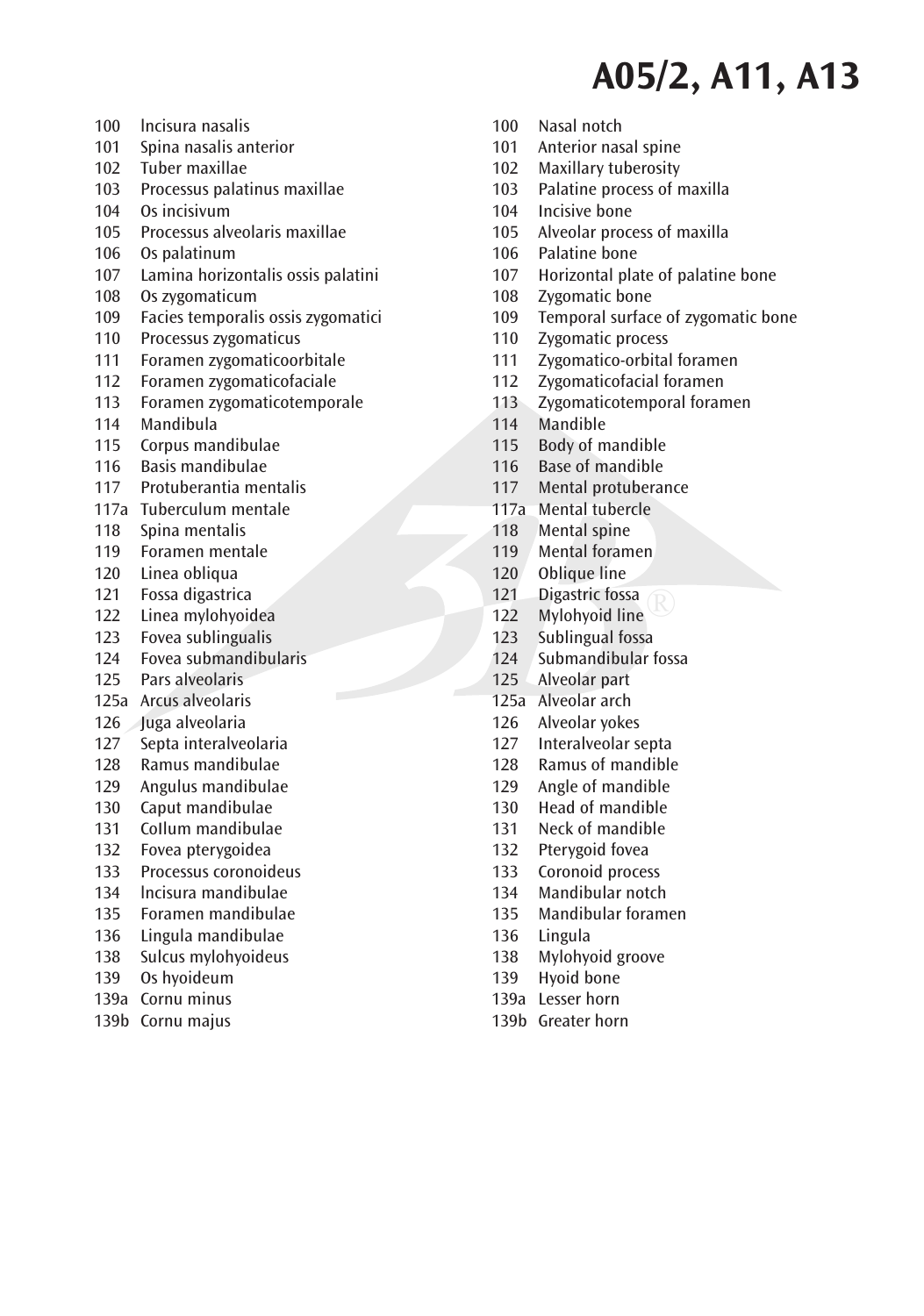**Columna vertebralis et Thorax / Vertebral column and Thorax / Wirbelsäule und Brustkorb / Columna vertebral y caja torácica / Colonne vertébrale et thorax / Coluna vertebral e tórax / Colonna vertebrale e gabbia toracica**

### **A05/2, A11, A13:**

CI-CVII Vertebrae cervicales ThI-ThXII Vertebrae thoracicae LI-LV Vertebrae lumbales  $142$  Atlac 142a Arcus anterior atlantis 142b Tuberculum anterius 142c Arcus posterior atlantis 142d Sulcus arteriae vertebralis 142e Tuberculum posterius 142f Processus transversus 143 Axis 143a Dens axis 146 Vertebra lumbalis 146a Corpus vertebrae 146b Arcus vertebrae 146c Processus spinosus 146d Processus articularis inferior 146e Processus costalis 146f Processus mammillaris 147 Os sacrum 147a Promontorium 147b Tuberositas ossis sacri 147c Foramina sacralia anteriora 147d Lineae transversae 147e Foramina sacralia posteriora 147f Crista sacralis mediana 147g Crista sacralis medialis 147h Crista sacralis lateralis 147i Hiatus sacralis 147k Processus articularis superior 148 Os coccygis 148a Cornu coccygeum 148b Vertebrae coccygeae I-IV 149 Costae 149a Caput costae 149b Collum costae 149c Tuberculum costae 149d Tuberculum musculi scaleni anterioris 149e Facies articularis tuberculi costae 149f Angulus costae 149g Corpus costae 150 Sulcus costae 153 Sternum 153a Manubrium sterni 153b lncisura jugularis 153c lncisura clavicularis 153d Incisura costalis II 153e Angulus sterni, synchondrosis sternalis 153f Corpus sterni 153g Processus xiphoideus

- CI-CVII Cervical vertebrae ThI-ThXII Thoracic vertebrae LI-LV Lumbar vertebrae
- 142 Atlas
- 142a Anterior arch
- 142b Anterior tubercle
- 142c Posterior arch
- 142d Groove for vertebral artery
- 142e Posterior tubercle
- 142f Transverse process
- 143 Axis
- 143a Dens
- 146 Lumbar vertebra
- 146a Vertebral body
- 146b Vertebral arch
- 146c Spinous process
- 146d Inferior articular process
- 146e Costal process
- ® 146f Mammillary process
- 147 Sacrum
- 147a Promontory
- 147b Sacral tuberosity
- 147c Anterior sacral foramina
- 147d Transverse ridges
- 147e Posterior sacral foramina
- 147f Median sacral crest
- 147g Intermediate sacral crest
- 147h Lateral sacral crest
- 147i Sacral hiatus
- 147k Superior articular process
- 148 Coccyx
- 148a Coccygeal cornu
- 148b Coccygeal vertebrae I-IV
- 149 Ribs
- 149a Head
- 149b Neck
- 149c Tubercle
- 149d Scalene tubercle
- 149e Articular facet
- 149f Angle
- 149g Body
- 150 Costal groove
- 153 Sternum
- 153a Manubrium of sternum
- 153b Jugular notch
- 153c Clavicular notch
- 153d Costal notch II
- 153e Sternal angle, sternal synchondrosis
- 153f Body of sternum
- 153g Xiphoid process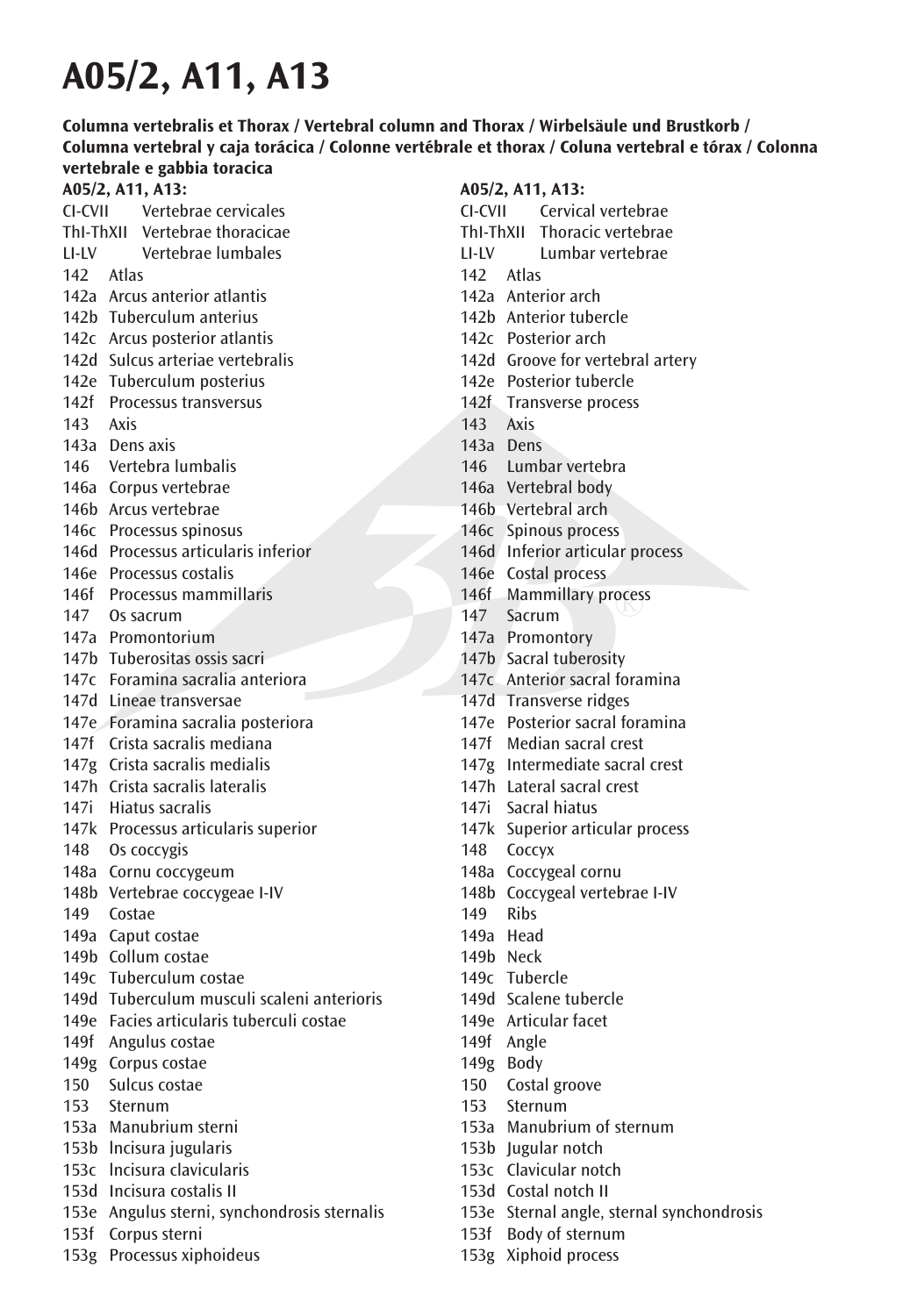### **Cingulum membri superioris / Shoulder Girdle / Schultergürtel / Cintura escapular / Ceinture scapulaire / Cinto escapular / Cingolo scapolare**

**A05/2, A11, A13:** 154 Scapula 154a Spina scapulae 154b Acromion 154c Fossa supraspinata 154d Fossa infraspinata 154e Angulus superior 154f Angulus inferior 154g Margo lateralis **A05/2, A11:** 154h Tuberculum infraglenoidale 154i Cavitas glenoidalis **A05/2, A11, A13:** 154k Processus coracoideus 154l Margo medialis 154m Facies costalis 154n Incisura scapulae 155 Clavicula **A05/2, A11:** 155a Tuberculum conoideum 155b Extremitas acromialis **A05/2, A11, A13:** 155c Extremitas sternalis

### **A05/2, A11, A13:**

154 Scapula 154a Spine of scapula 154b Acromion 154c Supraspinous fossa 154d Infraspinous fossa 154e Superior angle 154f Inferior angle 154g Lateral border **A05/2, A11:** 154h Infraglenoid tubercle 154i Glenoid cavity **A05/2, A11, A13:** 154k Coracoid process 154l Medial border 154m Costal surface 154n Suprascapular notch 155 Clavicle **A05/2, A11:** 155a Conoid tubercle 155b Acromial end **A05/2, A11, A13:** 155c Sternal end

#### **Pars libera membri superioris / Free Part of upper limb / Armskelett / Esqueleto del brazo / Squelette du bras / Esqueleto do braço / Scheletro del braccio**

**A05/2, A11, A13:** 156 Humerus 156a Caput humeri **A05/2, A11:** 156b Collum anatomicum **A05/2, A11, A13:** 156c Corpus humeri 156d Tuberculum majus 156e Tuberculum minus 156f Sulcus intertubercularis 156g Tuberositas deltoidea 156h Facies anteromedialis 156i Facies anterolateralis **A05/2, A11:** 156k Fossa olecrani 156l Fossa coronoidea 156m Fossa radialis 156n Epicondylus medialis 156o Sulcus nervi ulnaris 156p Epicondylus lateralis 156q Capitulum humeri 156r Trochlea humeri **A05/2, A11, A13:** 157 Ulna 157a Olecranon

**A05/2, A11, A13:** 156 Humerus 156a Head **A05/2, A11:** 156b Anatomical neck **A05/2, A11, A13:** 156c Shaft of humerus 156d Greater tubercle 156e Lesser tubercle 156f Intertubercular sulcus 156g Deltoid tuberosity 156h Anteromedial surface 156i Anterolateral surface **A05/2, A11:** 156k Olecranon fossa 156l Coronoid fossa 156m Radial fossa 156n Medial epicondyle 156o Groove of ulnar nerve 156p Lateral epicondyle 156q Capitulum 156r Trochlea **A05/2, A11, A13:** 157 Ulna 157a Olecranon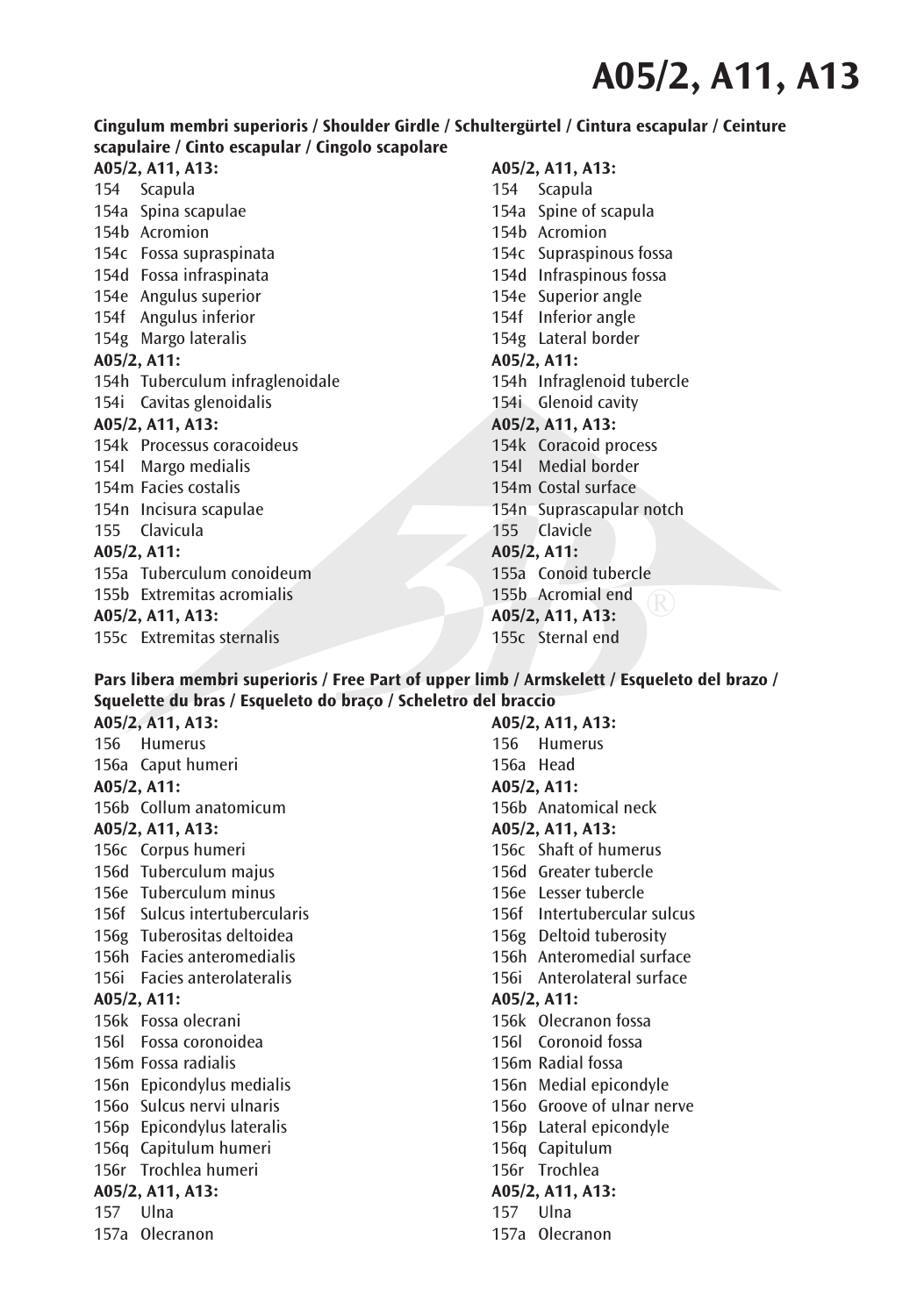### **A05/2, A11:**

157b Incisura trochlearis 157c Incisura radialis 157d Processus coronoideus **A05/2, A11, A13:** 157e Tuberositas ulnae 157f Caput ulnae 157g Circumferentia articularis 157h Processus styloideus ulnae 158 Radius **A05/2, A11:** 158a Caput radii 158b Collum radii **A05/2, A11, A13:** 158c Corpus radii **A05/2, A11:** 158d Circumferentia articularis **A05/2, A11, A13:** 158e Tuberositas radii 158f Incisura ulnaris 158g Processus styloideus radii 158h Facies anticularis carpalis 158i Facies posterior 158k Facies anterior

### **Manus / Hand / Hand / Mano / Main / Máo / Mano A05/2, A11, A13:**

 169 Phalanx media indicis 170 Phalanx distalis indicis

### **A05/2, A11:**

158i Posterior surface<br>158k Anterior surface 157b Trochlear notch 157c Radial notch 157d Coronoid process **A05/2, A11, A13:** 157e Tuberosity of ulnae 157f Head 157g Articular circumference 157h Ulnar styloid process 158 Radius **A05/2, A11:** 158a Head 158b Neck **A05/2, A11, A13:** 158c Shaft **A05/2, A11:** 158d Articular circumference **A05/2, A11, A13:** 158e Radial tuberosity 158f Ulnar notch 158g Radial styloid process 158h Carpal articular surface 158k Anterior surface

#### 159 Os scaphoideum 160 Os lunatum 161 Os triquetrum 162 Os pisiforme 163 Os trapezium 164 Os trapezoideum 165 Os capitatum 166 Os hamatum 166a Hamulus ossis hamati 167 Ossa metacarpi I-V 167a Os metacarpale pollicis 168 Phalanx proximalis indicis 168a Basis phalangis 168b Corpus phalangis 168c Caput phalangis 168d Phalanx proximalis pollicis 168e Phalanx distalis pollicis **A05/2, A11, A13:** 159 Scaphoid 160 Lunate<br>161 Triquet **Triquetrum**  162 Pisiform 163 Trapezium 164 Trapezoid 165 Capitate 166 Hamate 166a Hook of hamate<br>167 Metacarpals I-V Metacarpals I-V 167a Metacarpal of thumb 168 Proximal phalanx of index finger 168a Base of phalanx 168b Shaft of phalanx 168c Head of phalanx 168d Proximal phalanx of thumb 168e Distal phalanx of thumb

- 169 Middle phalanx of index finger
- 170 Distal phalanx of index finger

### **Cingulum membri inferioris / Pelvic Girdle / Beckengürtel / Cinto pelvico / Ceinture pelvienne / Cinto pélvico / Cintura pelvica**

**A05/2, A11, A13:** 171 Os coxae 172 Corpus ossis ilii 173 Corpus ossis pubis **A05/2, A11, A13:** 171 Hip bone 172 Body of ilium 173 Body of pubis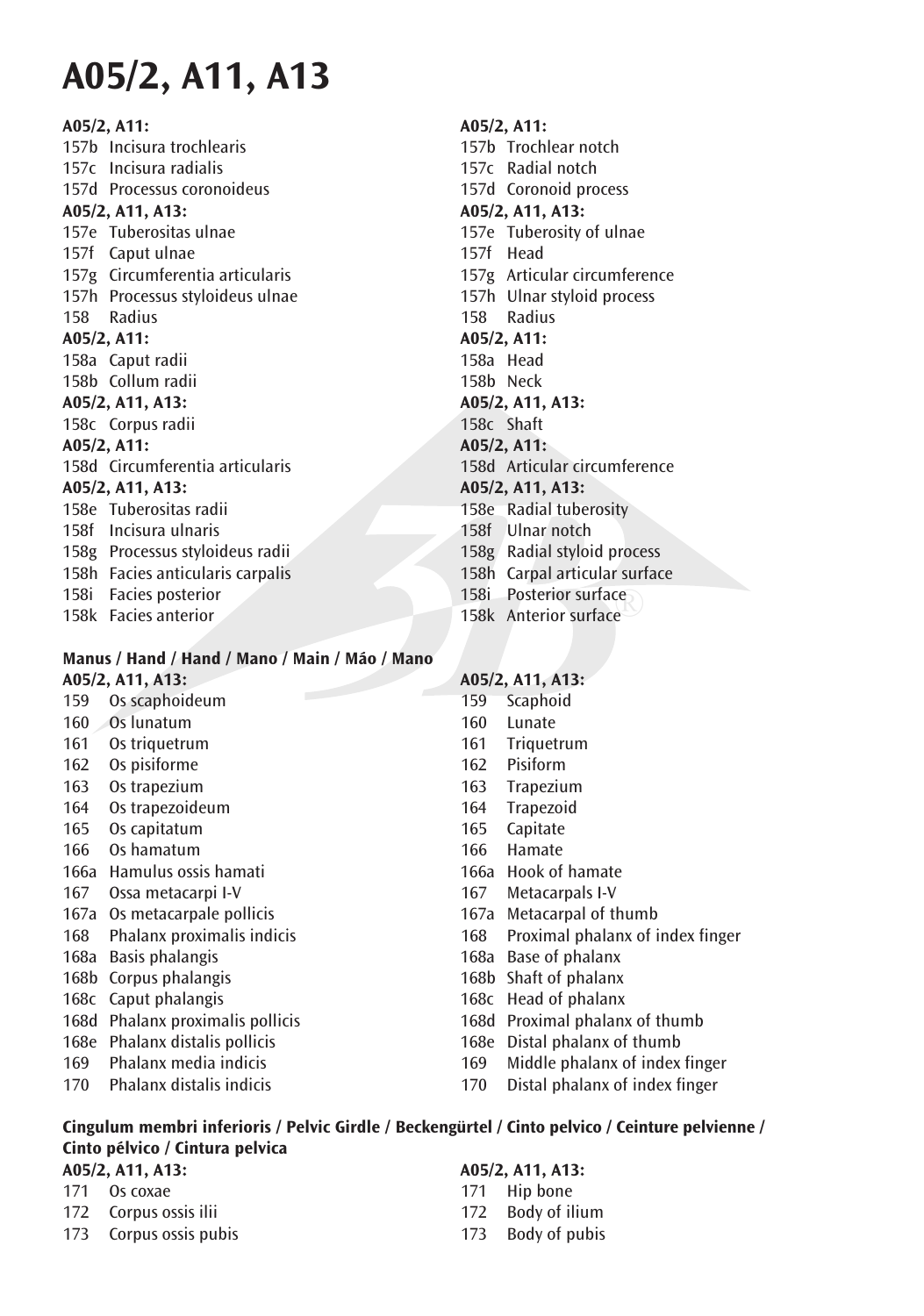- 174 Corpus ossis ischii
- 175 Crista iliaca
- 175a Labium externum
- 175b Linea intermedia
- 175c Labium internum
- 175d Spina iliaca anterior superior
- 175e Spina iliaca anterior inferior
- 175f Spina iliaca posterior superior
- 175g Spina iliaca posterior inferior
- 175h Tuberositas iliaca
- 176 Fossa iliaca
- 177 Linea glutea anterior
- 178 Linea glutea inferior
- 179 Linea arcuata

### **A05/2, A11:**

- 180 Facies lunata
- 180a lncisura acetabuli
- 180b Fossa acetabuli

#### **A05/2, A11, A13:**

- 181 Spina ischiadica
- 182 Tuber ischiadicum
- 183 Foramen obturatum
- 184 Incisura ischiadica major
- 185 Incisura ischiadica minor
- 186 Tuberculum pubicum
- 187 Pecten ossis pubis
- 188 Eminentia iliopubica
- 174 Body of ischium
- 175 Iliac crest
- 175a Outer lip
- 175b Intermediate zone
- 175c Inner lip
- 175d Anterior superior iliac spine
- 175e Anterior inferior iliac spine
- 175f Posterior superior iliac spine
- 175g Posterior inferior iliac spine
- 175h Iliac tuberosity
- 176 Iliac fossa
- 177 Anterior gluteal line
- 178 Inferior gluteal line
- 179 Arcuate line

### **A05/2, A11:**

- 180 Lunate surface
- 180a Acetabular notch
- 180b Acetabular fossa

#### **A05/2, A11, A13:**

- 181 Ischial spine
- 182 Ischial tuberosity
- 183 Obturator foramen<br>184 Greater sciatic note
- Greater sciatic notch
- 184 Greater sciatic notc<br>185 Lesser sciatic notch
- 186 Pubic tubercle
- 187 Pecten pubis
- 188 Iliopubic ramus

### **Pars libera membri inferioris / Leg Skeleton/ Beinskelett / Esqueleto de la pierna / Squelette de la jambe / Esqueleto da perna / Scheletro della gamba**

**A05/2, A11, A13:** 189 Femur **A05/2, A11:** 189a Caput femoris 189b Fovea capitis femoris 189c CoIIum femoris **A05/2, A11, A13:** 189d Trochanter major **A05/2, A11:** 189e Fossa trochanterica **A05/2, A11, A13:** 189f Linea intertrochanterica 189g Crista intertrochanterica 189h Trochanter minor 189i Linea pectinea 189k Linea aspera 189l Facies poplitea 189m Condylus medialis 189n Epicondylus medialis 189o Condylus lateralis 189p Epicondylus lateralis 189q Facies patellaris 189r Fossa intercondylaris

**A05/2, A11, A13:** 189 Femur **A05/2, A11:** 189a Head 189b Fovea for ligament of head 189c Neck **A05/2, A11, A13:** 189d Greater trochanter **A05/2, A11:** 189e Trochanteric fossa **A05/2, A11, A13:** 189f Intertrochanteric line 189g Intertrochanteric crest 189h Lesser trochanter 189i Pectineal line 189k Linea aspera 189l Popliteal surface 189m Medial condyle 189n Medial epicondyle 189o Lateral condyle 189p Lateral epicondyle 189q Patellar surface

189r Intercondylar fossa

- 
- 
- 

- 
- 
- 
-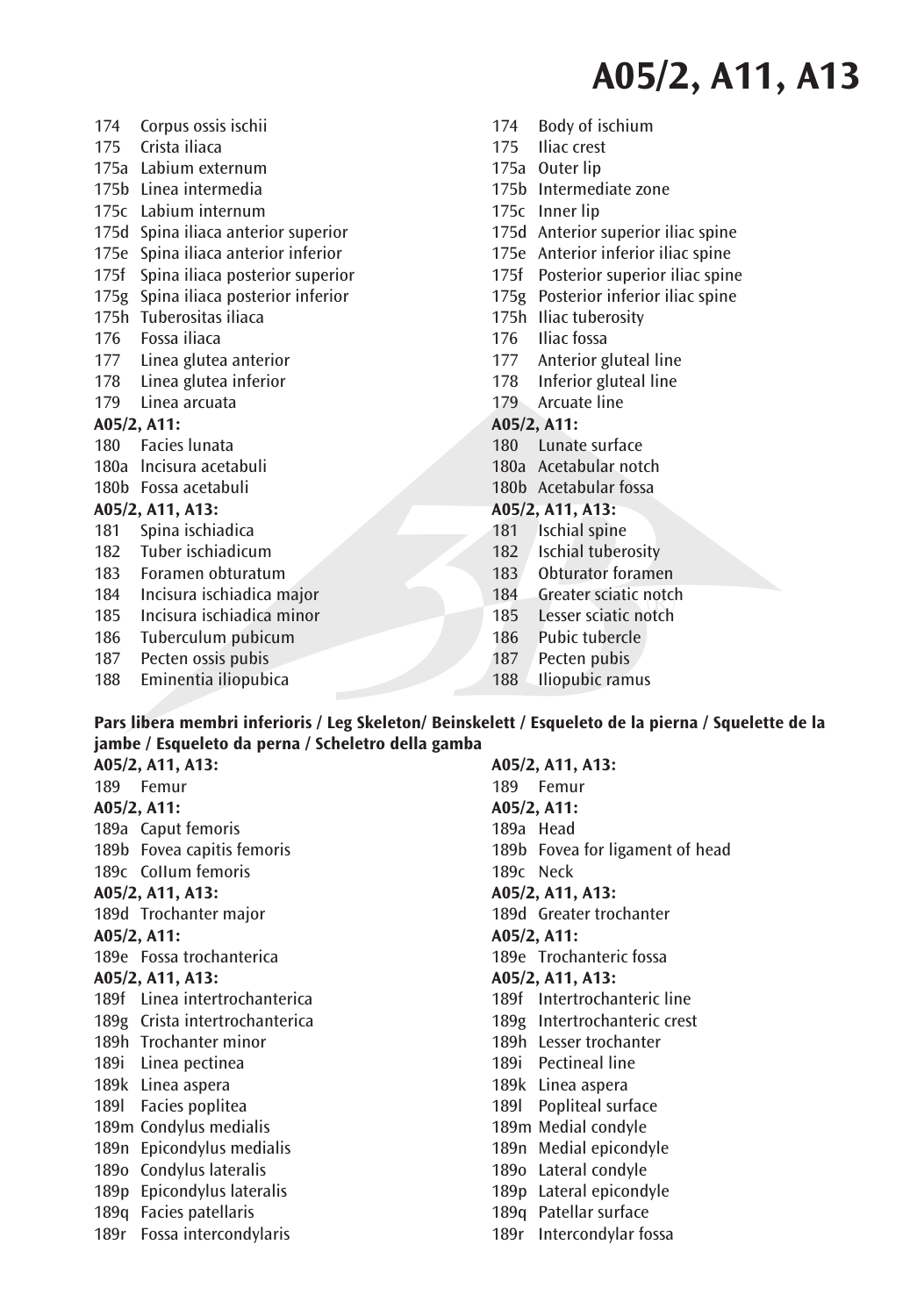### **A05/2, A11:** 190 Patella 190a Basis patellae 190b Apex patellae 190c Facies anterior **A05/2, A11, A13:** 190d Facies articularis 191 Tibia 191a Condylus medialis 191b Condylus lateralis 191c Facies articularis fibularis **A05/2, A11:** 191d Tuberculum intercondylare mediale 191e Tuberculum intercondylare laterale 191f Area intercondylaris anterior 191g Area intercondylaris posterior **A05/2, A11, A13:** 191h Foramen nutricium **A05/2, A11:** 191i Tuberositas tibiae **A05/2, A11, A13:** 191k Facies medialis 191l Facies lateralis 191m Facies posterior 191n Linea musculi solei 191o Margo medialis 191p Margo anterior 191q Margo interosseus 191r Malleolus medialis 191s Sulcus malleolaris 191t lncisura fibularis 191u Facies articularis inferior 191w Facies articularis malleoli medialis 192 Fibula 192a Caput fibulae 192b Facies articularis capitis fibulae 192c Apex capitis fibulae 192d Crista medialis 192e Margo interosseus 192f Margo anterior 192g Margo posterior 192h Facies medialis 192i Facies lateralis 192k Facies posterior 192l Malleolus lateralis **A05/2:** 192m Facies articularis malleoli lateralis **A05/2, A11, A13:** 192n Fossa malleoli lateralis

**Pes / Foot / Fuß / Pie / Pé / Pied / Piede A05/2, A11, A13:** 193 Talus 193a Caput tali

### **A05/2, A11:**

- 190 Patella
- 190a Base of patella
- 190b Apex of patella
- 190c Anterior surface

#### **A05/2, A11, A13:**

- 190d Articular surface
- 191 Tibia
- 191a Medial condyle
- 191b Lateral condyle
- 191c Fibular articular facet

#### **A05/2, A11:**

- 191d Medial intercondylar tubercle
- 191e Lateral intercondylar tubercle
	- 191f Anterior intercondylar area
- 191g Posterior intercondylar area

### **A05/2, A11, A13:**

191h Nutrient foramen

### **A05/2, A11:**

- 191i Tibial tuberosity
- **A05/2, A11, A13:**
- 191k Medial surface
- 191l Lateral surface
- 1911 Lateral surface<br>191m Posterior surface
- 191n Soleal line
- 191o Medial border
- 191p Anterior border
- 191q Interosseous border
- 191r Medial malleolus
- 191s Malleolar groove
- 191t Fibular notch
- 191u Inferior articular surface
- 191w Articular facet
- 192 Fibula
- 192a Head
- 192b Articular facet
- 192c Apex of head
- 192d Medial crest
- 192e Interosseous border
- 192f Anterior border
- 192g Posterior border
- 192h Medial surface
- 192i Lateral surface
- 192k Posterior surface
- 192l Lateral malleolus

#### **A05/2:**

- 192m Articular facet
- **A05/2, A11, A13:**
- 192n Malleolar fossa

### **A05/2, A11, A13:**

 193 Talus 193a Head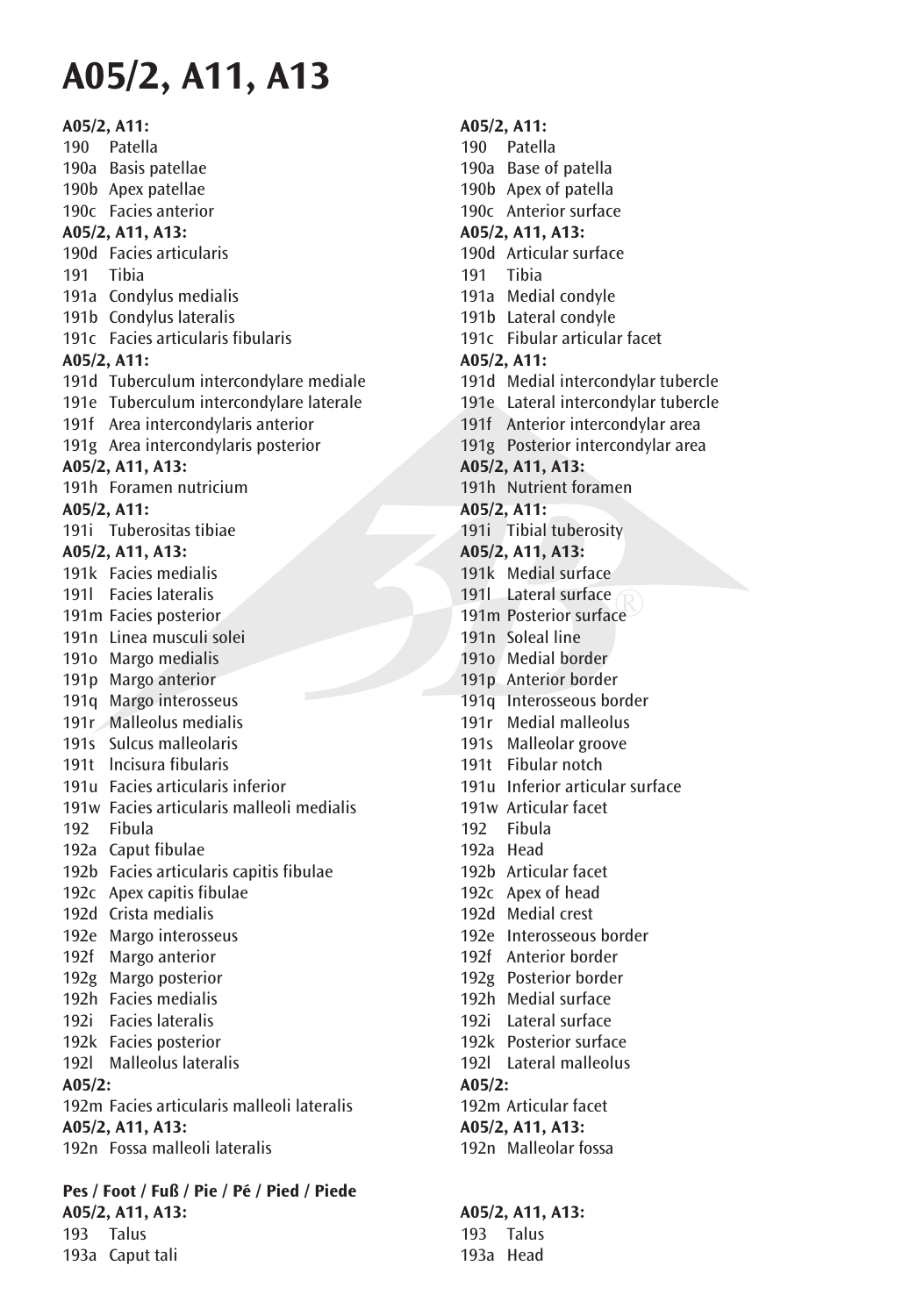- 193b Collum tali 193c Corpus tali 193d Trochlea tali 193e Processus lateralis tali 193f Processus posterior tali 194 Calcaneus 194a Tuber calcanei 194b Processus medialis tuberis calcanei 194c Processus lateralis tuberis calcanei 194d Sulcus tendinis musculi flexoris hallucis longi 194e Sustentaculum tali 194f Trochlea fibularis 195 Os naviculare 195a Tuberositas ossis navicularis 196 Os cuneiforme mediale 197 Os cuneiforme intermedium 198 Os cuneiforme laterale 199 Os cuboideum 199a Tuberositas ossis cuboidei 199b Sulcus tendinis musculi fibularis longi 200 Ossa metatarsi I-V 200a Basis ossis metatarsi 200b Corpus ossis metatarsi 200c Caput ossis metatarsi 201 Tuberositas ossis metatarsi primi (I) 202 Tuberositas ossis metatarsi quinti (V) 203 Phalanx proximalis 204 Phalanx media 205 Phalanx distalis
- 206 Ossa sesamoidea
- 193b Neck
- 193c Body
- 193d Trochlea of tali
- 193e Lateral process
- 193f Posterior process
- 194 Calcaneus
- 194a Calcaneal tuberosity
- 194b Medial process
- 194c Lateral process
- 194d Groove for tendon of flexor hallucis longus
- 194e Sustentaculum tali
- 194f Fibular trochlea
- 195 Navicular
- 195a Tuberosity
- 196 Medial cuneiform
- 197 Intermediate cuneiform
- 198 Lateral cuneiform
- 199 Cuboid
- 199a Tuberosity
- 199b Groove for tendon of fibularis longus
- 200 Metatarsals I-V
- 200a Base
- 200b Shaft
- 200c Head
- 201 Tuberosity of first metatarsal bone (I)
- 202 Tuberosity of fifth metatarsal bone (V)
- 203 Proximal phalanx
- 204 Middle phalanx
- 205 Distal phalanx<br>206 Sesamoid bone
- Sesamoid bones

### **MUSCULI / MUSCLES / MUSKELN / MÚSCULOS / MUSCLES / MÚSCULOS / MUSCOLI Origins: red, Insertions: blue / Ursprüne: rot, Ansätze: blau / Orígenes: rojo, Inserciones: azul / Origines : rouge, Insertions : bleu / Origens: vermelho, Inserções: azul / Origini rosse, Attaccature blu**

### **Cranium / Skull / Schädel / Cráneo / Crânio / Crâne / Cranio**

### **A05/2, A11, A13:**

- 1 M. temporalis
- 2 M. corrugator supercilii
- 3 M. orbicularis oculi
- 3a Pars orbitalis
- 3b Pars profunda
- 4 M. nasalis
- 5 M. depressor septi nasi
- 6 M. levator labii superioris alaeque nasi
- 7 M. zygomaticus major
- 8 M. zygomaticus minor
- 10 M. levator anguli oris
- 11 M. buccinator
- 12 M. masseter
- 14 M. depressor anguli oris
- 15 M. depressor labii inferioris
- 16 M. mentalis

- 1 Temporalis
- 2 Corrugator supercilii
- 3 Orbicularis oculi
- 3a Orbital part
- 3b Deep part
- 4 Nasalis<br>5 Denress
- 5 Depressor septi nasi
- 6 Levator labii superioris alaeque nasi
- 7 Zygomaticus major
- 8 Zygomaticus minor
- 10 Levator anguli oris
- 11 Buccinator
- 12 Masseter
- 14 Depressor anguli oris
- 15 Depressor labii inferioris
- 16 Mentalis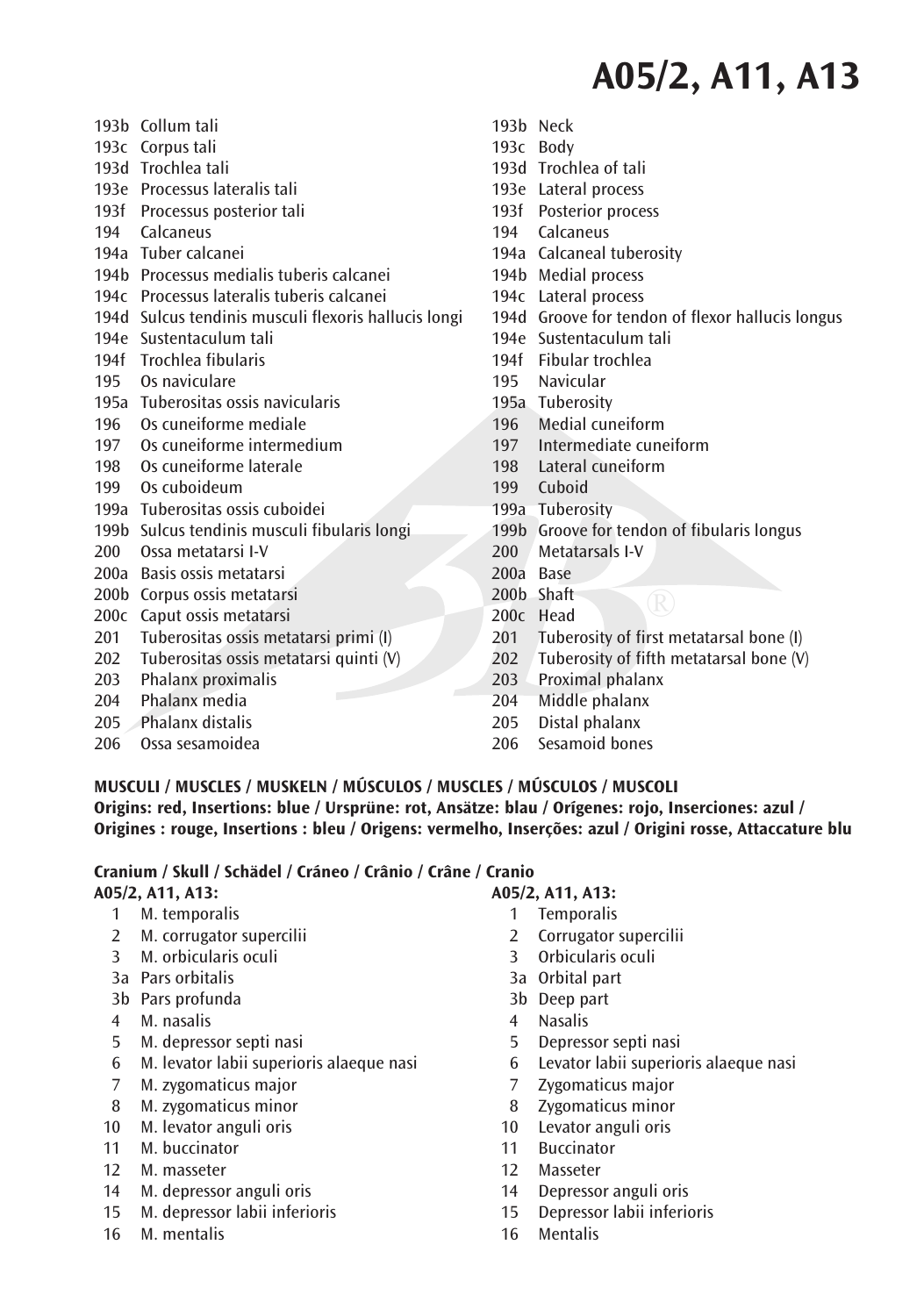- 17 M. pterygoideus lateralis
- 18 M. pterygoideus medialis
- 19 Platysma
- 20 M. sternocleidomastoideus
- 21 M. splenius capitis
- 23 M. digastricus
- 24 M. occipitofrontalis, venter occipitalis
- 25 M. trapezius
- 26 M. semispinalis capitis
- 27 M. rectus capitis posterior minor
- 28 M. obliquus capitis superior
- 29 M. rectus capitis posterior major
- 30 M. rectus capitis lateralis
- 31 M. rectus capitis anterior
- 32 M. longus capitis
- 33a M. styloglossus
- 33b M. stylohyoideus
- 33 c M. stylopharyngeus
- 34 M. levator veli palatini
- 35 M. tensor veli palatini
- 36 M. mylohyoideus
- 37a M. genioglossus
- 37b M. hyoglossus
- 37c M. constrictor pharyngis medius
- 38 M. geniohyoideus
- 17 Lateral pterygoid
- 18 Medial pterygoid
- 19 Platysma
- 20 Sternocleidomastoid
- 21 Splenius capitis<br>23 Digastric
- Digastric
- 24 Occipitofrontalis, frontal belly<br>25 Tranezius
- **Trapezius**
- 26 Semispinalis capitis
- 27 Rectus capitis posterior minor<br>28 Obliquus capitis superior
- Obliquus capitis superior
- 29 Rectus capitis posterior major
- 30 Rectus capitis lateralis
- 31 Rectus capitis anterior
- 32 Longus capitis
- 33a Styloglossus
- 33b Stylohyoid
- 33 c Stylopharyngeus
- 34 Levator veli palatini
- 35 Tensor veli palatini
- 36 Mylohyoid
- 37a Genioglossus
- 37b Hyoglossus
- 37b Hyoglossus<br>37c Middle constrictor
- 38 Geniohyoid
- **Columna vertebralis et Thorax / Vertebral column and Thorax / Wirbelsäule und Brustkorb / Columna vertebral y caja torácica / Colonne vertébrale et thorax / Coluna vertebral e tórax / Colonna vertebrale e gabbia toracica**

### **A05/2, A11, A13:**

- 39 M. sternohyoideus
- 40 M. omohyoideus
- 41 M sternothyroideus
- 42 M. thyrohyoideus
- 43 M. obliquus capitis inferior
- 44 M. splenius cervicis
- 45 M. longus colli
- 46a M. scalenus anterior
- 46b M. scalenus medius
- 46c M. scalenus posterior
- 47 M. latissimus dorsi
- 48 M. rhomboideus major
- 49 M. rhomboideus minor
- 50 M. levator scapulae
- 51 M. serratus anterior
- 52 M. serratus posterior superior

#### **A05/2, A11, A13:**

- 39 Sternohyoid
- 40 Omohyoid
- 41 Sternothyroid
- 42 Thyrohyoid
- 43 Obliquus capitis inferior<br>44 Splenius cervicis
- 44 Splenius cervicis<br>45 Longus colli
- 45 Longus colli
- 46a Scalenus anterior
- 46h Scalenus medius
- 46c Scalenus posterior
- 47 Latissimus dorsi
- 
- 
- 50 Levator scapulae
- 51 Serratus anterior
- 52 Serratus posterior superior

### **Yellow points / Gelbe Punkte / Puntos amarillos / points jaunes / Pontos amarelos / Punti gialli:**

- 53 M. iliocostalis M. iliocostalis lumborum: Origin / Ursprung / Origen / origine / Origem / Origine: Facies dorsalis ossis sacri et labium externum cristae iliacae
- **Iliocostalis** Iliocostalis lumborum:

 Dorsal surface of sacrum and outer lip of iliac crest

- 48 Rhomboid major<br>49 Rhomboid minor Rhomboid minor
	-
	-
- -
	-
	-
	-
	-
	-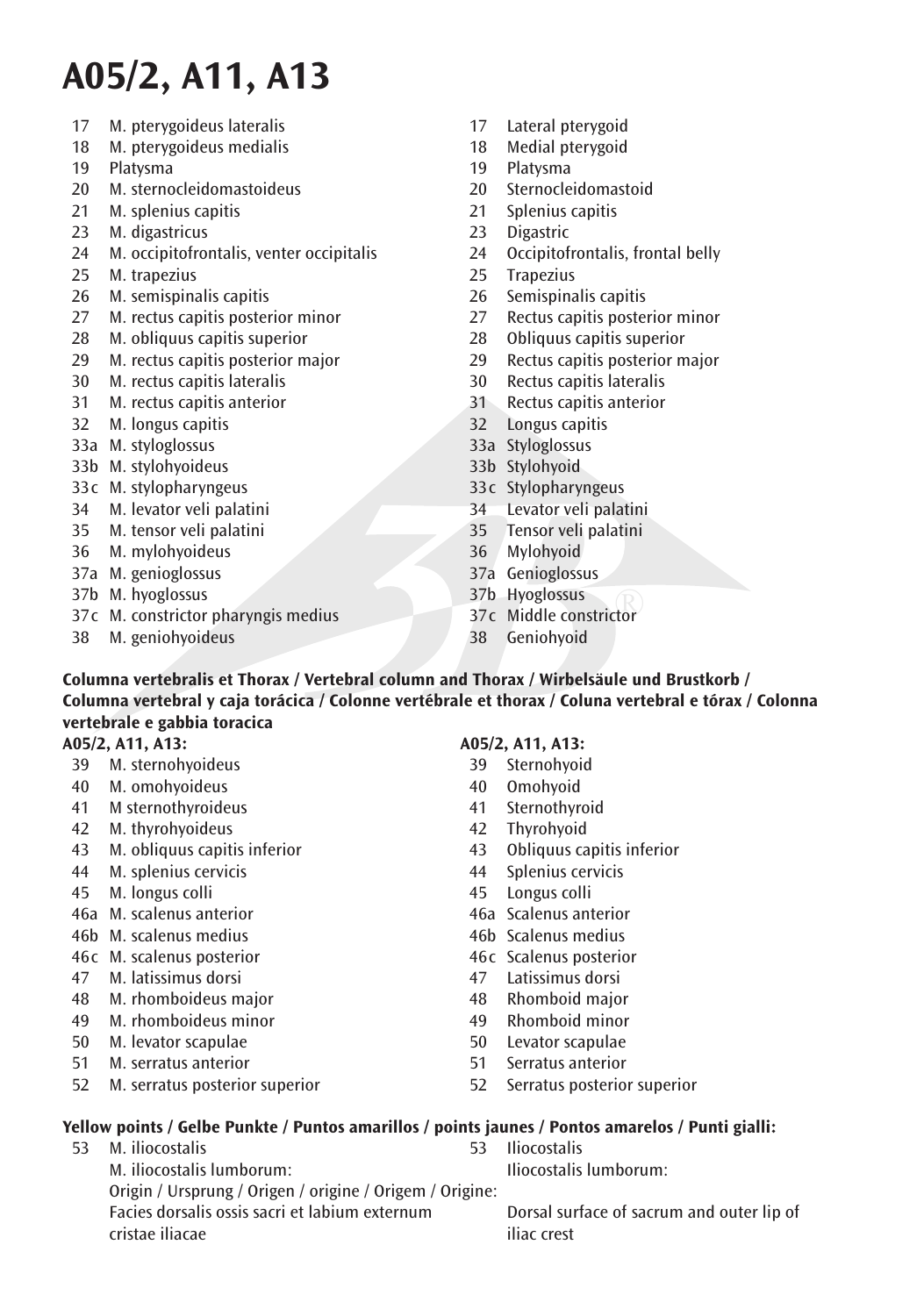|                                                                                           | Insertion / Ansatz / Inserción / Insertion / Inserção / Attaccatura:<br>Anguli costarum V - XII                                                                                                    | Angles of ribs 5 -12                                  |                                                                             |  |  |
|-------------------------------------------------------------------------------------------|----------------------------------------------------------------------------------------------------------------------------------------------------------------------------------------------------|-------------------------------------------------------|-----------------------------------------------------------------------------|--|--|
|                                                                                           | M. iliocostalis thoracis:<br>Origin / Ursprung / Origen / origine / Origem / Origine:<br>Costae XII - VII<br>Insertion / Ansatz / Inserción / Insertion / Inserção / Attaccatura:<br>Costae VI - I |                                                       | <b>Iliocostalis thoracis:</b><br>Ribs 12 - 7                                |  |  |
|                                                                                           |                                                                                                                                                                                                    |                                                       | Ribs $6 - 1$                                                                |  |  |
|                                                                                           | M. iliocostalis cervicis:<br>Origin / Ursprung / Origen / origine / Origem / Origine:                                                                                                              |                                                       | Iliocostalis cervicis:                                                      |  |  |
|                                                                                           | Costae VII - III<br>Insertion / Ansatz / Inserción / Insertion / Inserção / Attaccatura:                                                                                                           | Ribs 7 - 3                                            |                                                                             |  |  |
|                                                                                           | Tubercula posteriora processuum transverso-<br>rum vertebrarum cervicalium medialium                                                                                                               |                                                       | Posterior tubercles of transverse processes of<br>middle cervical vertebrae |  |  |
| Green points / Grüne Punkte / Puntos verdes / points verts / Pontos verdes / Punti verdi: |                                                                                                                                                                                                    |                                                       |                                                                             |  |  |
| 54                                                                                        | M. longissimus                                                                                                                                                                                     | 54                                                    | Longissimus                                                                 |  |  |
|                                                                                           | M. longissimus thoracis:<br>Origin / Ursprung / Origen / origine / Origem / Origine:                                                                                                               | Longissimus thoracis:                                 |                                                                             |  |  |
|                                                                                           | Facies dorsalis ossis sacri et processus spinosi                                                                                                                                                   |                                                       | Dorsal surface of sacrum and spinous pro-                                   |  |  |
|                                                                                           | vertebrarum lumbalium et processus trans-                                                                                                                                                          | cesses of lumbar vertebrae and transverse             |                                                                             |  |  |
|                                                                                           | versi vertebrarum thoracicarum inferiorum<br>Insertion / Ansatz / Inserción / Insertion / Inserção / Attaccatura:                                                                                  | processes of inferior thoracic vertebrae              |                                                                             |  |  |
|                                                                                           | Processus accessorii vertebrarum lumbalium                                                                                                                                                         |                                                       | Accessory processes of lumbar vertebrae                                     |  |  |
|                                                                                           | et processus transversi vertebrae thoracicae,                                                                                                                                                      |                                                       | and transverse processes of thoracic verte-                                 |  |  |
|                                                                                           | costae inter angulos et tubercula                                                                                                                                                                  |                                                       | brae, ribs between angles and tubercles                                     |  |  |
|                                                                                           | M. longissimus cervicis:                                                                                                                                                                           |                                                       | Longissimus cervicis:                                                       |  |  |
|                                                                                           | Origin / Ursprung / Origen / origine / Origem / Origine:                                                                                                                                           |                                                       |                                                                             |  |  |
|                                                                                           | Processus transversi vertebrarum thoracica-<br>rum cranialium                                                                                                                                      | Transverse processes of cranial thoracic<br>vetrebrae |                                                                             |  |  |
|                                                                                           | Insertion / Ansatz / Inserción / Insertion / Inserção / Attaccatura:                                                                                                                               |                                                       |                                                                             |  |  |
|                                                                                           | Tubercula posteriora processuum transverso-                                                                                                                                                        |                                                       | Posterior tubercles of transverse processes of                              |  |  |
|                                                                                           | rum vertebrarum cervicalium superiorum et<br>medialium                                                                                                                                             |                                                       | superior and middle cervical vertebrae                                      |  |  |
|                                                                                           |                                                                                                                                                                                                    |                                                       |                                                                             |  |  |
|                                                                                           | M. longissimus capitis:<br>Origin / Ursprung / Origen / origine / Origem / Origine:<br>Processus transversi vertebrarum thoracica-<br>rum superiorum, vertebrae cervicales media-                  |                                                       | Longissimus capitis:                                                        |  |  |
|                                                                                           |                                                                                                                                                                                                    |                                                       | Transverse processes of superior thoracic ver-                              |  |  |
|                                                                                           |                                                                                                                                                                                                    |                                                       | tebrae, middle and inferior cervical vertebrae                              |  |  |
|                                                                                           | les et inferiores                                                                                                                                                                                  |                                                       |                                                                             |  |  |
|                                                                                           | Insertion / Ansatz / Inserción / Insertion / Inserção / Attaccatura:<br>Processus mastoideus ossis temporalis                                                                                      |                                                       | Mastoid process of temporal bone                                            |  |  |
|                                                                                           |                                                                                                                                                                                                    |                                                       |                                                                             |  |  |
| 55a                                                                                       | M. spinalis thoracis                                                                                                                                                                               |                                                       | 55a Spinalis thoracis                                                       |  |  |
| 55b<br>55с                                                                                | M. spinalis cervicis<br>M. spinalis capitis                                                                                                                                                        |                                                       | 55b Spinalis cervicis<br>55c Spinalis capitis                               |  |  |
| 56                                                                                        | Mm. multifidi                                                                                                                                                                                      | 56                                                    | Multifidus                                                                  |  |  |
| 57                                                                                        | M. pectoralis major                                                                                                                                                                                | 57                                                    | Pectoralis major                                                            |  |  |
| 57a                                                                                       | Pars clavicularis                                                                                                                                                                                  |                                                       | 57a Clavicular head                                                         |  |  |
| 57c                                                                                       | 57b Pars sternocostalis<br>Pars abdominalis                                                                                                                                                        |                                                       | 57b Sternocostal head<br>57c Abdominal part                                 |  |  |
|                                                                                           |                                                                                                                                                                                                    |                                                       |                                                                             |  |  |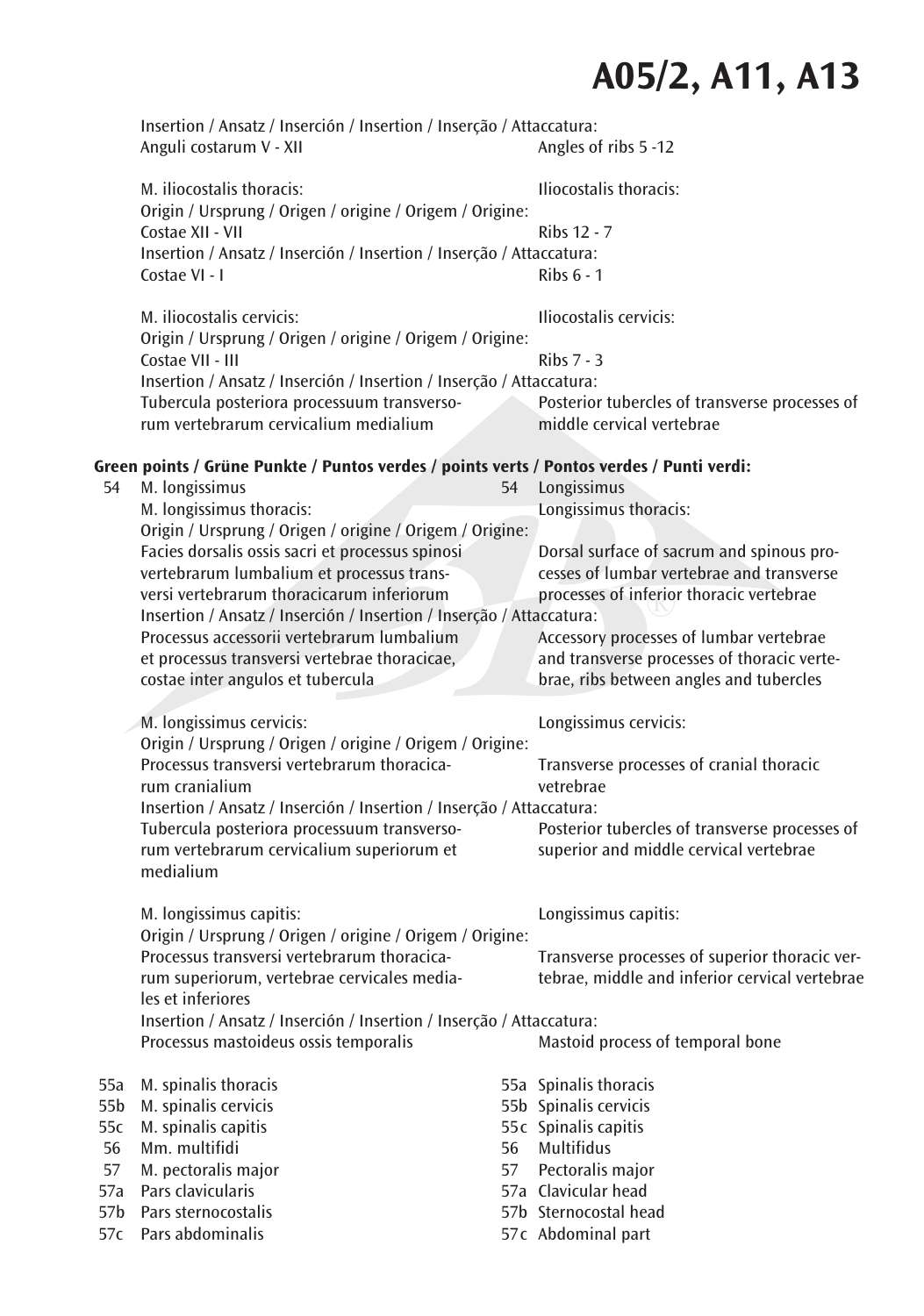- 58 M. pectoralis minor
- 59 M. subclavius
- 60 M. serratus posterior inferior
- 61 Mm. intercostales externi
- 62 Mm. intercostales interni
- 63 M. transversus thoracis
- 64 M. rectus abdominis
- 66 M. obliquus externus abdominis
- 67 M. obliquus internus abdominis
- 68 M. transversus abdominis
- 69 M. quadratus lumborum
- 70 M. coccygeus
- 58 Pectoralis minor
- 59 Subclavius
- 60 Serratus posterior inferior
- 61 External intercostal muscle
- 62 Internal intercostal muscle
- 63 Transversus thoracis
- 64 Rectus abdominis
- 66 External oblique
- 67 Internal oblique
- 68 Transversus abdominis
- 69 Quadratus lumborum
- 70 Coccygeus

### **Cingulum membri superioris / Shoulder Girdle / Schultergürtel / Cintura escapular / Ceinture scapulaire / Cinto escapular / Cingolo scapolare**

### **A05/2, A11, A13:**

- 72 M. deltoldeus
- 73 M. supraspinatus
- 74 M. infraspinatus
- 75 M. teres minor
- 76 M. teres major
- 77 M. subscapularis
- 78 M. biceps brachii
- 78a Caput longum
- 78b Caput breve
- 79 M. coracobrachialis

### **A05/2, A11, A13:**

- 72 Deltoid
- 73 Supraspinatus
- 74 Infraspinatus
- 75 Teres minor
- 76 Teres major
- 77 Subscapularis<br>78 Bicens brachii
- Biceps brachii
- 78a Long head
- 78h Short head
- 79 Coracobrachialis

### **Pars libera membri superioris / Free Part of upper limb / Armskelett / Esqueleto del brazo / Squelette du bras / Esqueleto do braço / Scheletro del braccio**

### **A05/2, A11, A13:**

- 80 M. brachialis
- 81 M. triceps brachii
- 81a Caput longum
- 81b Caput laterale
- 81c Caput mediale
- 82 M. anconeus<br>83 M. pronator i
- M. pronator teres
- 83a Caput humerale
- 83b Caput ulnare
- 84 M. brachioradialis
- 85 M. extensor carpi radialis longus
- 86 M. extensor carpi radialis brevis
- 87 M. extensor digitorum<br>88 M extensor digiti mini
- 88 M. extensor digiti minimi
- 89 M. extensor carpi ulnaris
- 89a Caput humerale
- 89b Caput ulnare
- 90 M. flexor carpi radialis
- 91 M. palmaris longus
- 92 M. flexor carpi ulnaris
- 92a Caput humerale
- 92b Caput ulnare
- 93 M. flexor digitorum superficialis

- 
- 
- 
- 
- 81c Medial head
- 82 Anconeus<br>83 Pronator
- Pronator teres
- 83a Humeral head
- 83h Ulnar head
- 84 Brachioradialis
- 85 Extensor carpi radialis longus
- 86 Extensor carpi radialis brevis<br>87 Extensor digitorum
- 87 Extensor digitorum<br>88 Extensor digiti mini
- Extensor digiti minimi
- 89 Extensor carpi ulnaris
- 89a Humeral head
- 89h Ulnar head
- 90 Flexor carpi radialis
- 91 Palmaris longus
- 92 Flexor carpi ulnaris
- 92a Humeral head
- 92b Ulnar head
- 93 Flexor digitorum superficialis
- 80 Brachialis 81 Tricens brachii
	- 81a Long head
	- 81b Lateral head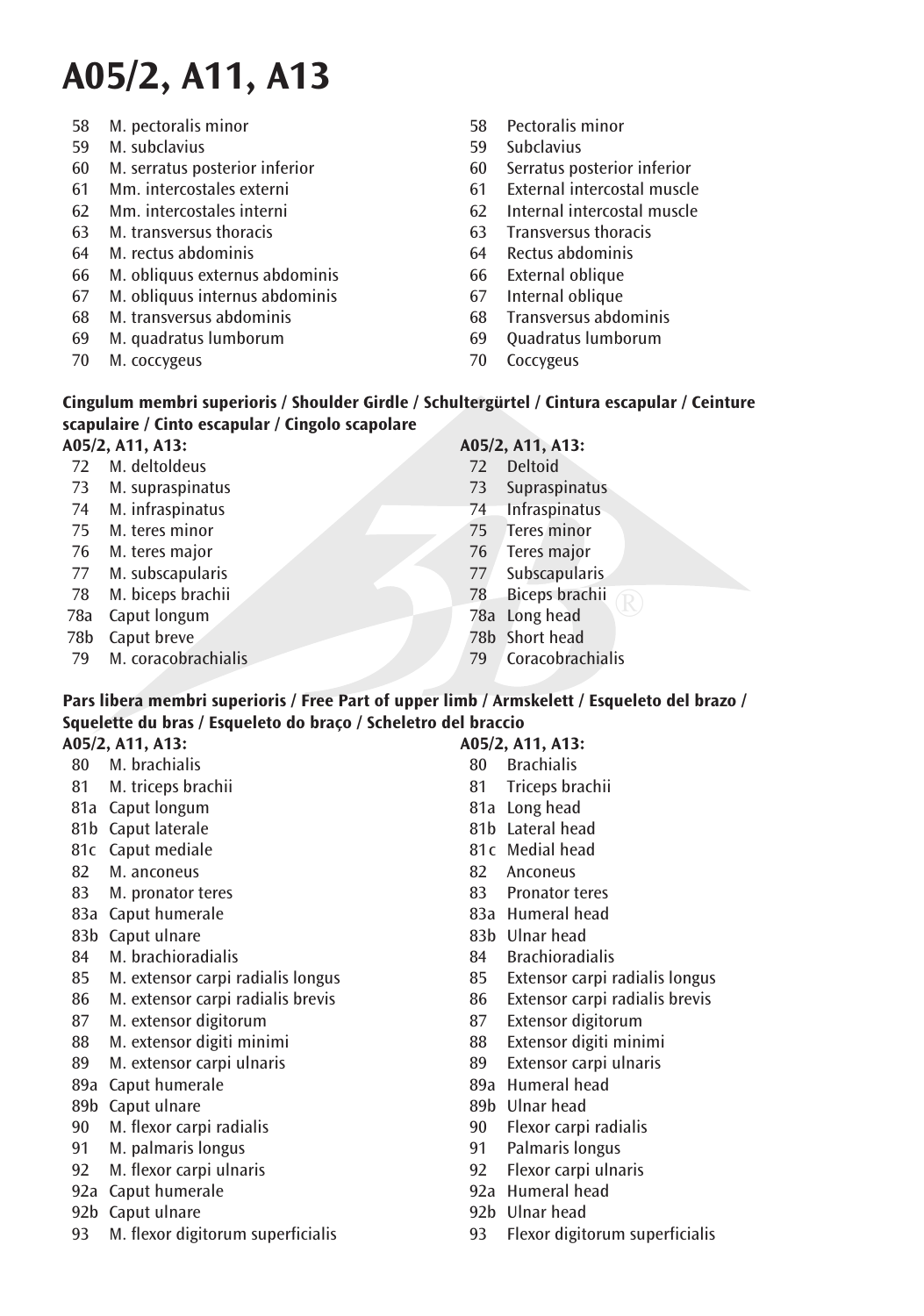- 93a Caput humeroulnare
- 93b Caput radiale
- 94 M. flexor digitorum profundus
- 95 M. flexor pollicis longus
- 96 M. pronator quadratus
- 97 M. supinator
- 98 M. abductor pollicis longus
- 99 M. extensor polIicis brevis
- 100 M. extensor pollicis longus
- 101 M. extensor indicis

#### **Manus / Hand / Hand / Mano / Main / Máo / Mano A05/2, A11, A13:**

- 102 M. abductor pollicis brevis
- 103 M. flexor pollicis brevis
- 104 M. opponens pollicis
- 105 M. adductor pollicis, caput obliquum
- 105a M. adductor pollicis, caput transversum
- 106 M. abductor digiti minimi
- 107 M. flexor digiti minimi brevis
- 108 M. opponens digiti minimi
- 109 Mm. interossei dorsales
- 110 Mm. interossei palmares
- 93a Humero-ulnar head
- 93b Radial head
- 94 Flexor digitorum profundus
- 95 Flexor pollicis longus
- 96 Pronator quadratus
- 97 Supinator
- 98 Abductor pollicis longus
- 99 Extensor polIicis brevis
- 100 Extensor pollicis longus
- 101 Extensor indicis

#### **A05/2, A11, A13:**

- 102 Abductor pollicis brevis
- 103 Flexor pollicis brevis
- 104 Opponens pollicis
- 105 Adductor pollicis, Oblique head
- 105a Adductor pollicis, Transverse head
- 106 Abductor digiti minimi
- 107 Flexor digiti minimi brevis
- 108 Opponens digiti minimi
- 109 Dorsal interossei<br>110 Palmar interosse
- 110 Palmar interossei

### **Cingulum membri inferioris / Pelvic Girdle / Beckengürtel / Cinto pelvico / Ceinture pelvienne / Cinto pélvico / Cintura pelvica**

| A05/2, A11, A13: |                          | A05/2, A11, A13: |                          |  |
|------------------|--------------------------|------------------|--------------------------|--|
| 111              | M. iliopsoas             | 111              | <b>Iliopsoas</b>         |  |
|                  | 111a M. iliacus          |                  | 111a Iliacus             |  |
|                  | 111b M. psoas major      |                  | 111b Psoas major         |  |
| 112              | M. gluteus maximus       | 112              | Gluteus maximus          |  |
| 113              | M. gluteus medius        | 113              | Gluteus medius           |  |
| 114              | M. gluteus minimus       | 114              | Gluteus minimus          |  |
| 115              | M. tensor fasciae latae  |                  | 115 Tensor fasciae latae |  |
| 116              | M. piriformis            | 116              | Piriformis               |  |
| 117              | M. obturatorius internus | 117              | Obturator internus       |  |
| 118              | M. gemellus superior     | 118              | Gemellus superior        |  |
| 119              | M. gemellus inferior     | 119              | Gemellus inferior        |  |
| 120              | M. quadratus femoris     | 120              | Quadratus femoris        |  |
| 121              | M. sartorius             | 121              | <b>Sartorius</b>         |  |

### **Pars libera membri inferioris / Leg Skeleton / Beinskelett / Esqueleto de la pierna / Squelette de la jambe / Esqueleto da perna / Scheletro della gamba**

### **A05/2, A11, A13:**

- 122 Ligamentum patellae (M. quadriceps femoris)
- 122a M. rectus femoris
- 122b M. vastus lateralis
- 122c M. vastus intermedius
- 122d M. vastus medialis
- 123 M. articularis genus
- 124 M. pectineus
- 125 M. adductor longus 126 M. adductor brevis

- 122 Patellar ligament (Quadriceps femoris)
- 122a Rectus femoris
- 122h Vastus lateralis
- 122<sub>C</sub> Vastus intermedius
- 122d Vastus medialis
- 123 Articularis genus
- 124 Pectineus
- 125 Adductor longus
- 126 Adductor brevis